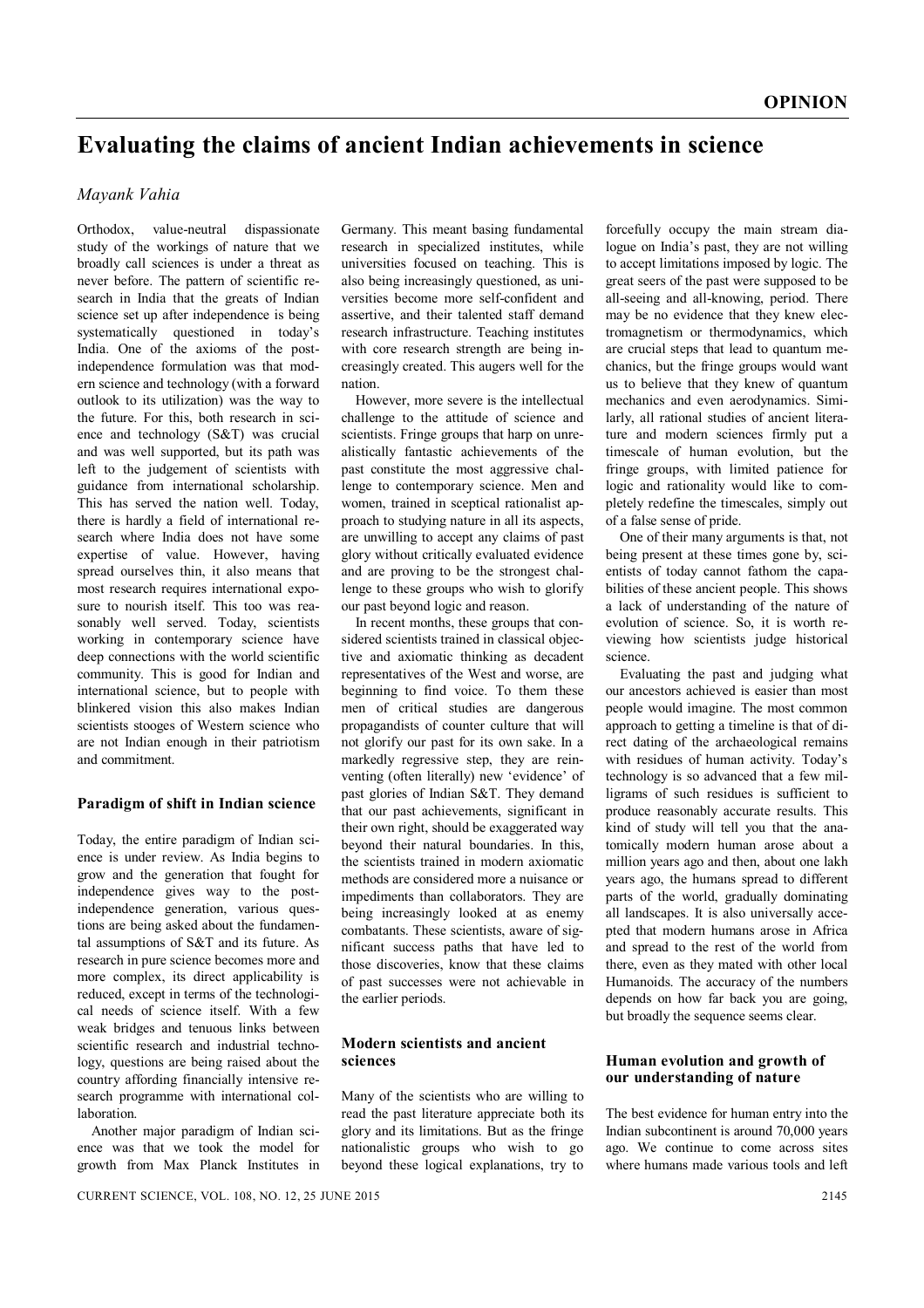behind other residues, and they show a gradual increase in sophistication with time. By about 7000–10,000 years ago, they began to take up farming in a serious way and settled down. At this stage they began to build large stone structures in different parts of the Indian subcontinent, including the Harappan Civilization. This story is fairly incontrovertible, except for a few fine points here and there. Note that the timelines of the migration of human beings from Africa, and the evolution of human settlements and technologies does not allow the claims being made for the antiquity of ancient Indian civilization.

However, the entire evidence for the early habitation by Sanskrit speakers in India is literary and there are few, if any, archaeological sites that can be directly associated with early Sanskrit speakers. In this case, therefore, there is a fair scope for error. However, two criteria are used to date them. One is that languages are not constant and consistent. After all, my own grandfather had a completely different vocabulary compared to mine – if you do not believe me, pay attention to the agonizing that *Oxford English Dictionary* goes through every year. Since language evolves, it is also possible to date ancient documents. For example, if I see an English essay that uses 'Thou' or 'Thine', it is certainly several decades and probably hundreds of years old. The other method is to look for records of astronomical clues, internal dating of family trees, etc. as well as description of animals, and flora and fauna to pin down the place where the writing occurred and the period during which it happened. One can then use the description of technology to create a logical timeline – in general, technologies become more advanced with time. This can be used as a consistency test.

In recent decades, genetics of humans, animals and plants has proved invaluable in understanding the movement and mixing of people and their migratory pattern. The genetics of languages can also provide other supporting evidence.

From the Ashokan period, we get monuments that can be dated by the above method and they provide direct evidence and written material of the human activity in the historic period.

## **The scaffolding of science**

However, when extreme claims are made, there are other arguments that can be

brought to bear upon the matter under discussion. Most importantly, no field of science today has arisen in isolation. To reach quantum mechanics, we had to learn about thermodynamics, atomic physics and electromagnetic theory in its full mathematical complexity to realize that the problem of stability of atom required a new kind of physical law.

Similarly, to get to the stage of aeroplane, we needed to understand the dynamics of air and wind, its movement, measure air pressure and its difference when it went over a curved surface compared to a flat surface. Bernoulli's principle did not arise in vacuum and Wright brothers could not have even imagined an aircraft without a 100 years of industrial revolution and deep understanding of metal, internal combustion engine and so on. Interplanetary travel required the understanding of distances between planets, a firmly established heliocentric idea of the organization of the solar system. Extremely powerful engines that could lift objects out of the gravity of the Earth (and hence a good understanding of gravity itself) and a basic mathematical foundation in calculus to get there. Experimental facilities, test facilities, manufacturing facilities all go hand in hand for this kind of a capability to arise.

Similarly, for genetic engineering, we need to understand life at the molecular level. For this, one needs to know that the smallest objects are molecules made of atoms. We need to know that there is only a small variety of atoms that provides the entire variety of the universe. We need to understand the centrality of carbon in life and so on, which in turn needs an understanding of the periodic table of elements. We need to understand atomic physics and chemistry for which we need X-ray, optical and infrared devices and photographic plates that can take spectra of lights from atoms and allow us to create a mathematical theory about how biology works. This needs to be further supported by microscopy and other devices to understand and create molecules of various complexities and manipulate them to understand how they interact. After a century or more of such studies, one begins to realize how heredity is based on the information provided to a foetus through the very process of conception. We then need to isolate these cells in extremely clean and lowtemperature environment, and then study and manipulate them. Only several decades of such studies can give us the basic rules of genetics. Manipulating these genes to make composite life-forms is an order of magnitude more complex. We need to first understand how genetic information is actually read and executed. We need to understand the consequences of removing or replacing some genes from one lifeform into the life cycle of another lifeform. This again requires huge amount of resources and time, not to mention a rigorous educational system and sophisticated laboratories. It also needs a group of people devoted exclusively to the purpose of unravelling the mysteries of genetics. In fact, modern genetics has taken inputs from physicists, chemists and biologists to accomplish what it has. So far, there is no evidence, either archaeological or in the literature of the existence in the past of such a group of people or facilities needed for this.

Similarly, nuclear weapons arose after we had understood the uniqueness of atoms, interaction of atoms and the nature of energy coming from unstable nuclei. We needed technologies to isolate atoms of specific materials in sufficient quantities. Even then, pure uranium will not instantly give you an atom bomb, since the neutrons emitted by a uranium atom may or may not go and hit another uranium atom. To achieve sustained fission, the core of uranium has to be compressed in a specialized compression technology to make an atom bomb. This requires highly evolved metallurgy and other infrastructure, not to mention complex mathematics. And atom bombs are certainly not light enough to be put on an arrow head or be deployed by individual humans.

Also, implicit to all this is that electricity is crucial to the entire process. It provides the most convenient and versatile source of energy which can be converted into other forms. There is absolutely no evidence that our ancients knew how to generate and use electricity.

Most importantly, the language of science is not Sanskrit, it is mathematics. While most sciences begin with descriptive recording of their work, true and rapid progress comes only after these results are put in mathematical format, allowing generalization and cross-applications. We have no evidence of such a transition in the past. Most modern developments in science would not have arisen without several important mathematical tools that are now routinely applied to science. Even the best works in Indian mathematics stop at the limiting value theorem that came up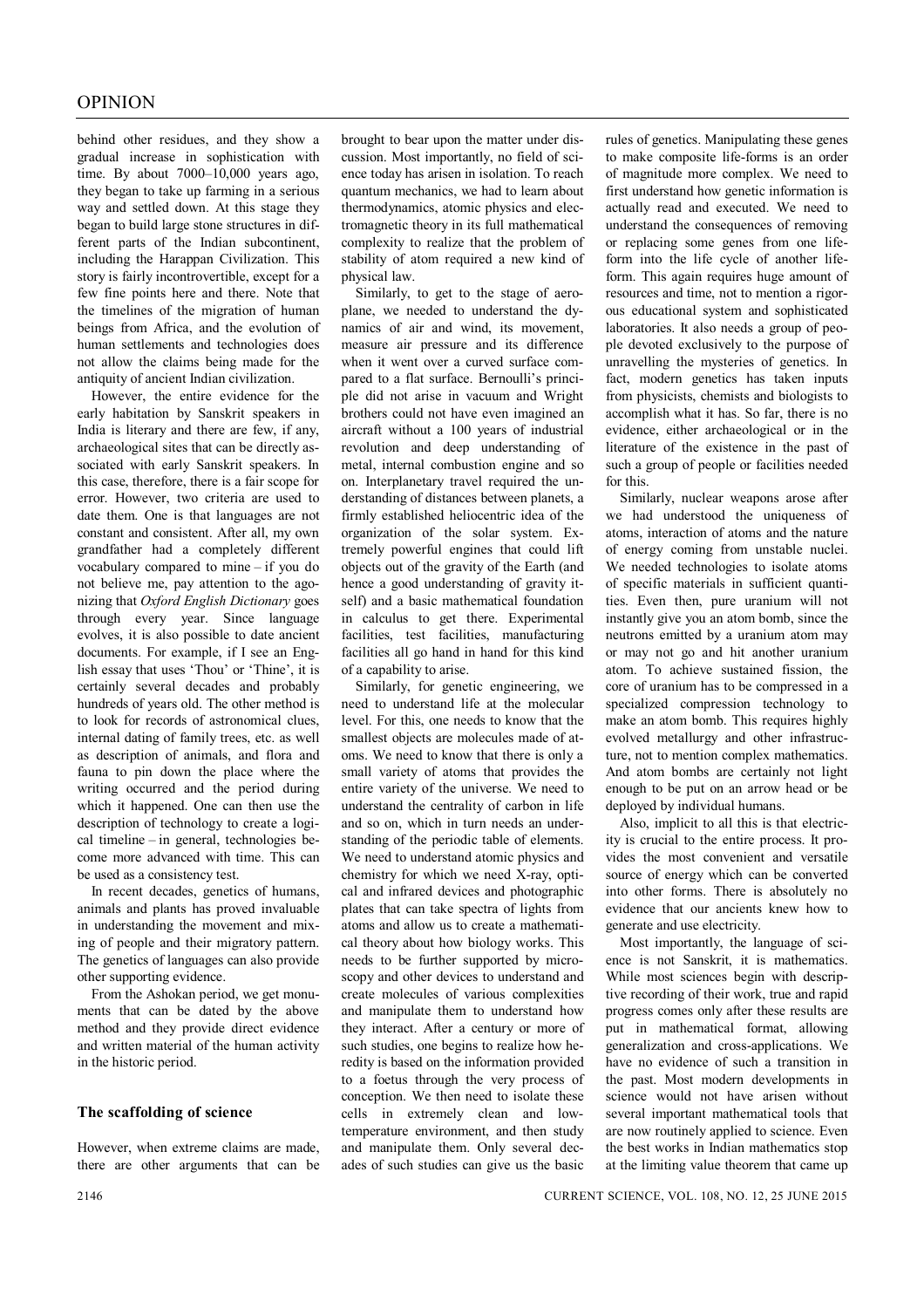in the Kerala School between the 14th and 16th century AD. While *Rig Veda* deals with large numbers in powers of ten, the classical *beej ganita* is of much later origin and was not the language of ancient seers.

Even if one is willing to ignore all this, it is also worth asking what happened to all these wonderful technologies and capabilities? How is it that these technologies were lost? Why was there no precise documentation of the technologies? What were the cataclysmic events that destroyed all traces of these technologies? Why is there even no legend or myth of their destruction? If foreign invasion is the reason, then would not the invading forces be keen on using these abilities for furthering their ambitions of subjugating the entire world? Is it not inconceivable that anyone would destroy such potent weapons and technologies?

## **Reflections on education**

The arguments of the fringe group also raise questions about the educational system and scientific temper being imparted to young minds. Clearly, the very fact that irrational ideas hold sway over such a large group is a major failure of our educational system. When a medical doctor specializing in sex change operations quotes the example of Shikhandi (a transgender in the *Mahabharata*) as an example of sex change operations in that period, it raises questions about the scientific temper of the Indian psyche. Clearly, we also do not seem to emphasize timeline and logical sequencing in the study of history. History is not so much about dates as about the sequence of growth of human civilization.

So when one talks of whether a particular technology was known to our ancestors or not, one must sit back and pause. Consider the amount of other knowledge that led to a particular insight into the working of nature, and satisfy yourself and convince others that this entire scaffolding of knowledge existed at the period being discussed. The evidence can be in the form of reliable documents in appropriate language, evidence of experimental facilities, evidence of technological competence as well as mathematical competence. Without this evidence, all claims are simply fantasies of an untrained mind. It is worth bearing in mind that none of these claimants of the technology of the past has made a single prediction stating that a particular technology will be the next one to be found

and that the ancient literature defines how to reach this unattained technology. While it can be suggested that the early scientists did not fully understand the potential of their capabilities, later commentaries should have been more predictive of the consequences of the technologies. At least the modern readers of these texts should be able to make predictions based on these ancient formulations.

#### **The shrillness of debate**

When evaluated in light of these powerful stable and sustainable arguments, attempts at making grandiose claims of past achievements are self-defeating. Further, they destroy the credibility of the entire system and serious scientific studies of India's past get discredited in light of these efforts. These attempts drag down more than just themselves. They bring down the morale of the contemporary scientists and divert attention and resources away from modern science and technologies. As the 102nd Indian Science Congress recently debated the true scientific capabilities of ancient Indian seers in a session 'Science in Sanskrit', on other forums claims have been made that ancient Indians could make interplanetary voyages. This is difficult to accept, when they had no detailed knowledge of geography beyond the Indian subcontinent. The idea that the earth was spherical was not even considered in India until AD 500, when Aryabhata proposed the idea of heliocentric solar system. As a result, fundamental issues like the deeply perceptive studies of these ancient scientists in mathematics and astronomy that changed the world are not receiving attention. Indeed a stage has come where even those pointing out demonstrably impressive achievement do not find a decent audience. Contemporary scientists see ghosts of ultranationalists in them and ultra-nationalists do not find them committed enough. In this hazing, our entire ancient heritage is being condemned by the heretics.

In turn, we all lose our national heritage and national pride. No one wins. The ultranationalists who seem to think that a lie repeated a thousand times becomes truth – do no good to their professed desire to have Indian scientific achievements appropriately recognized. It also does not help the contemporary scientists who feel hounded by these fringe elements. Even on forums for rational evaluation of past sciences, they feel intimidated out by these shrill voices.

## **The true Indian contribution to science**

It is not that Indian achievements were not significant for their own period, as an editorial by Narasimha<sup>1</sup> pointed out that even the most casual visitor to Indian science will feel impressed by the works of Aryabhata and his collaborators, or of the zinc smelters of the past. They will also be impressed by the work of the Kerala School of Mathematics or of the secular approach of a large fraction of literature in Sanskrit with its intricate arguments on the working of the world. To that one must add the exacting architecture from the Harappan towns to the Taj Mahal and the rockets of Tipu Sultan. The list is both impressive and large.

For example, it is known in learned circles that the Pythagorean triplets were also discovered by Indian mathematician and the earliest reference goes back to *Sulba Sutra* possibly pre-dating Pythagoras. In fact, the Greeks were probably the last of the Great Civilizations of the past (Egypt, Mesopotamia, India, China and Greece) to come up with the realization of Pythagorean triplets and all the other civilizations had realized this well before the Greeks. So there is no doubt that Indians knew of the Pythagoras theorem before the Greeks learnt it. But when such an assertion is also mixed with claims of invention of *vimanas*  that could undertake interplanetary journey, both the earlier claims get discredited. Those who set out to restore the glory of India's past do more damage to it. So, for example, the session of the Indian Sciences Congress on 'Ancient Sciences through Sanskrit' could have looked like:

(1) Nyaya–Vaisheshika system: Scientific approach to understanding the working of nature in ancient India. They are two of the six core schools of logic which derive their roots from Vedic literature. These schools of thought were fairly advanced and complex in their explanation of nature and the working of the physical world. They divide the knowledge about a system into seven parts (*padartha*): dravya, guna, karma, samanya, vishesha, samayaaya and abhaava. This provides an interesting approach and several new insights into understanding the property of matter and material that did not invoke